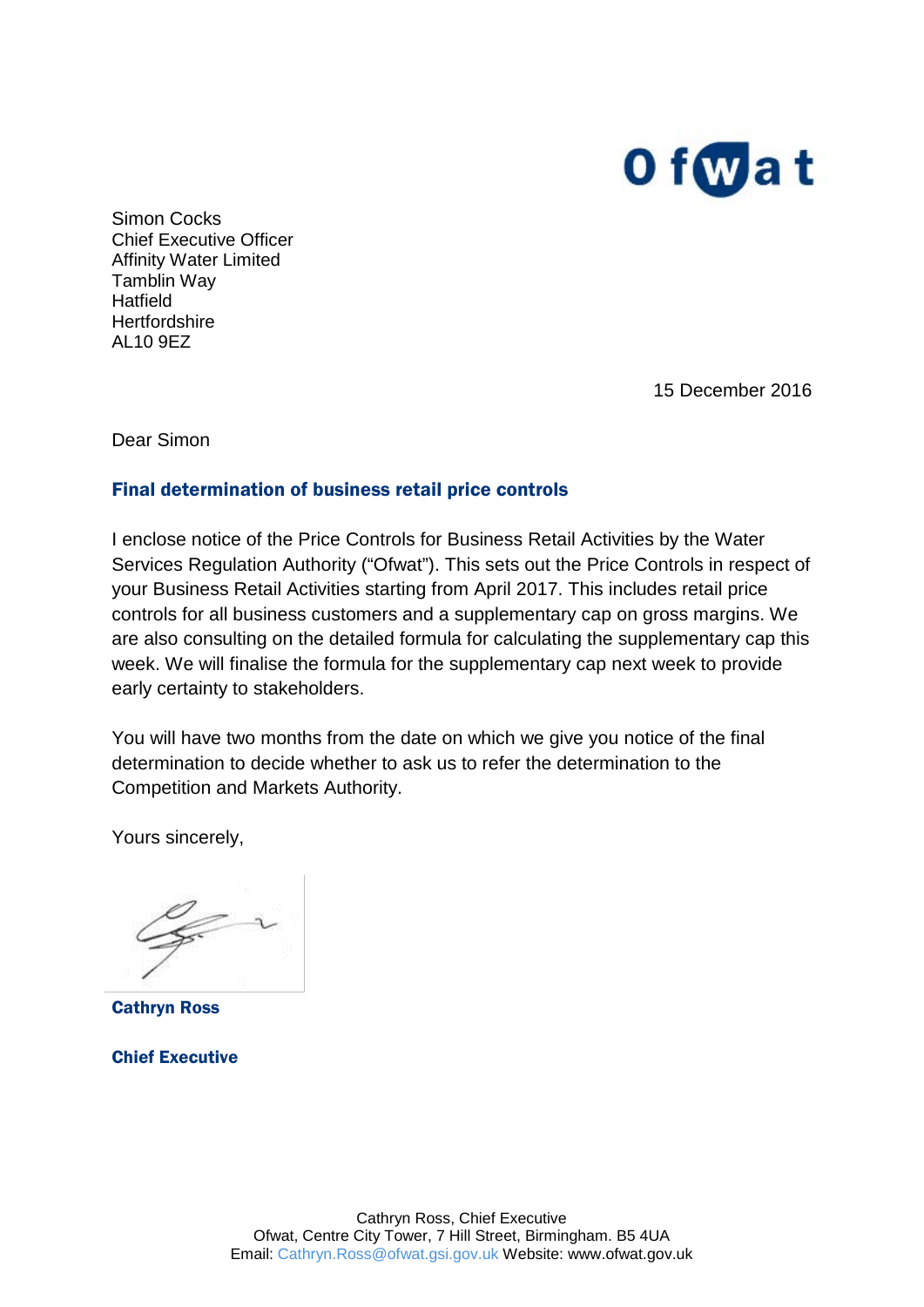## Notification by the Water Services Regulation Authority of its determination of Price Controls for Business Retail Activities for Affinity Water Limited ("the Determination")

## **Introduction**

This is the Determination by the Water Services Regulation Authority ("Ofwat") as to the Price Controls for Business Retail Activities. It is made by Ofwat in accordance with Part III of Condition B (Charges) of your Appointment as a water undertaker and the guidance having effect as a statement issued by the Secretary of State for Environment, Food and Rural Affairs under section 2A of the Water Industry Act 1991, having had regard to all the circumstances which are relevant in light of the principles which apply by virtue of Part I of the Water Industry Act 1991, including, without limitation, any change in circumstance which has occurred since the last Periodic Review or which is to occur.

The Price Controls will apply for a period of three consecutive Charging Years starting on 1 April 2017.

You must levy charges in a way best calculated to comply with the Price Controls.

Unless the contrary intention appears, words and expressions used in this document shall have the same meaning as in the Conditions of the Appointment.

# Price Control for Business Retail Activities

For the purposes of the Determination:

- **"Business Retail Activities"** means Retail Activities relating to the supply of water to premises other than household premises;
- "household premises" has the same meaning as in section 17C of the Water Industry Act 1991; and
- **"premises"** must be interpreted in accordance with the quidance issued by the Water Services Regulation Authority under paragraph 10 of Schedule 2A and paragraph 4 of Schedule 2B to the Water Industry Act 1991.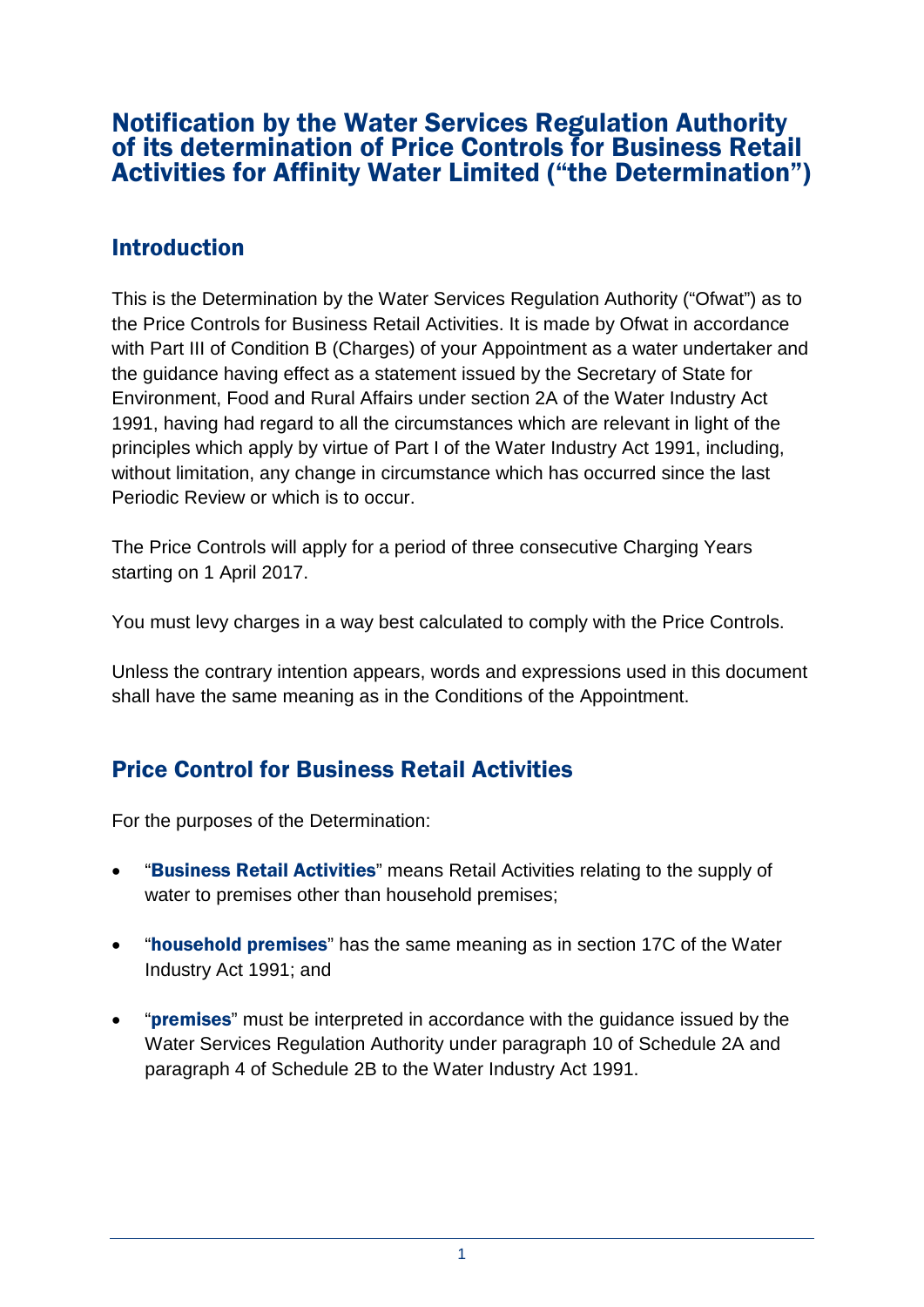The Price Control for Business Retail Activities:

- consists of limits on the average revenues allowed to the Appointed Business in each Charging Year in respect of the Business Retail Activities concerned for specific customer types;
- is set for a period of three consecutive Charging Years starting on 1 April 2017:
- does not impose any limit on the revenue allowed to the Appointed Business in respect of the Business Retail Activities concerned where a customer freely chooses to pay different charges to those that they would otherwise be liable for; and
- does not impose any limit on any revenue in respect of Business Retail Activities from Excluded Charges, charges (including charges for developer services) that are not Standard Charges or any miscellaneous charges that are not directly related to the supply of water, the provision of sewerage services, or the carrying out of trade effluent functions.

#### Total revenue allowed for customer group 1

In relation to premises to which a water undertaker supplies less than 5 megalitres of water a year ("customer group  $1$ "), the total revenue allowed to the Appointed Business in each Charging Year in respect of the Business Retail Activities concerned for each customer type outlined in Table 1 shall not exceed R calculated in accordance with the following formula:

### $R = \left[ \left( (r_c \times c_n) + w \right) / (1 - m) \right] - w$

Where:

- $r_c$  = the allowed average retail cost component for a given customer type (in pounds) as set out in Table 1;
- $c_n$  = the customer numbers for a given customer type;
- $w =$  the wholesale revenue for a given customer type; and
- $m =$  the allowed net margin for a given customer type (expressed as a percentage) as set out in Table 1.

For the purposes of this element of the Price Control for Business Retail Activities in relation to customer group 1:

a "customer type" is a class of customers described in Table 1 by reference to the type of charge (known as a default tariff), fixed by or in accordance with a charges scheme under section 143 of the Water Industry Act 1991 or agreements with the persons to be charged, that is payable by them for any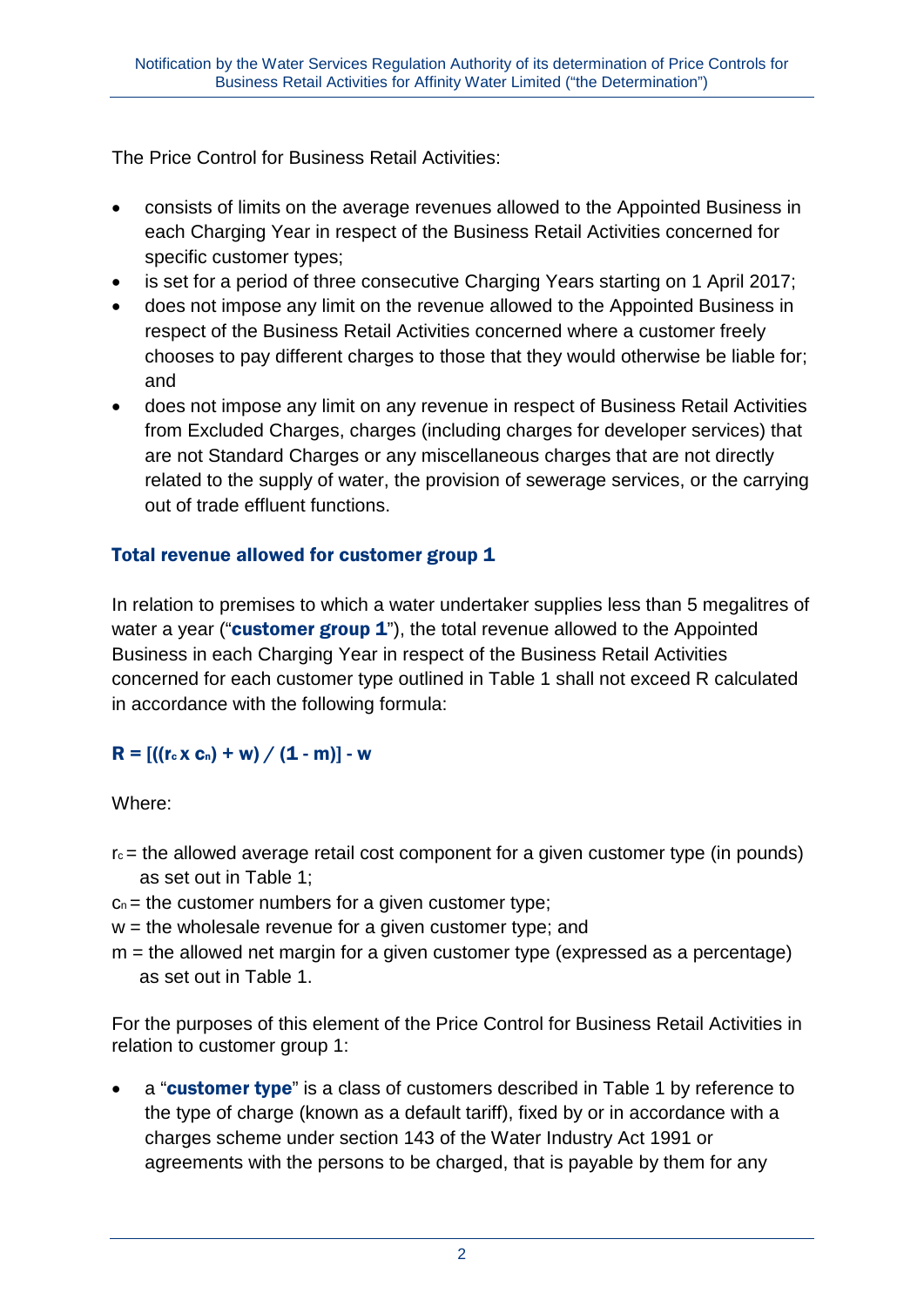water supply or sewerage services provided by the Appointee or in connection with the carrying out of the Appointee's trade effluent functions;

- "customer numbers" means the average number of individual premises supplied or served by the Appointed Business in a Charging Year; and
- "wholesale revenue" means the revenue that the Appointee recovers in a Charging Year in respect of Wholesale Activities relating to the supply of water in relation to premises other than household premises (assuming for these purposes that the Appointee offered itself no more favourable terms in relation to payment than would be offered to any other person in respect of Wholesale Activities).

#### Table 1 Business customer group 1, allowed average retail cost components and allowed net margins

| <b>Customer type</b>                                                                     | <b>Units</b> | 2017-18 | 2018-19 | 2019-20 |
|------------------------------------------------------------------------------------------|--------------|---------|---------|---------|
| AFW Metered 0-5 MI,<br>including assessed<br>customers and<br>unmeasured RV<br>customers | $r_c(E)$     | 47.45   | 46.38   | 45.12   |
|                                                                                          | m %          | 2.94%   | 2.94%   | 2.94%   |

#### Total revenue allowed for customer group 2

In relation to premises to which a water undertaker supplies at least 5 megalitres of water a year ("customer group 2"), and subject to the supplementary cap below, the total revenue allowed to the Appointed Business in each Charging Year in respect of the Business Retail Activities concerned for each customer type outlined in Table 2 shall not exceed R calculated in accordance with the following formula:

#### $R = g_m x w$

Where:

- $g_m$  = the allowed gross margin for a given customer type (expressed as a percentage) as set out in Table 2; and
- $w =$  the wholesale revenue for a given customer type.

For the purposes of this element of the Price Control for Business Retail Activities, including the supplementary cap below, in relation to customer group 2: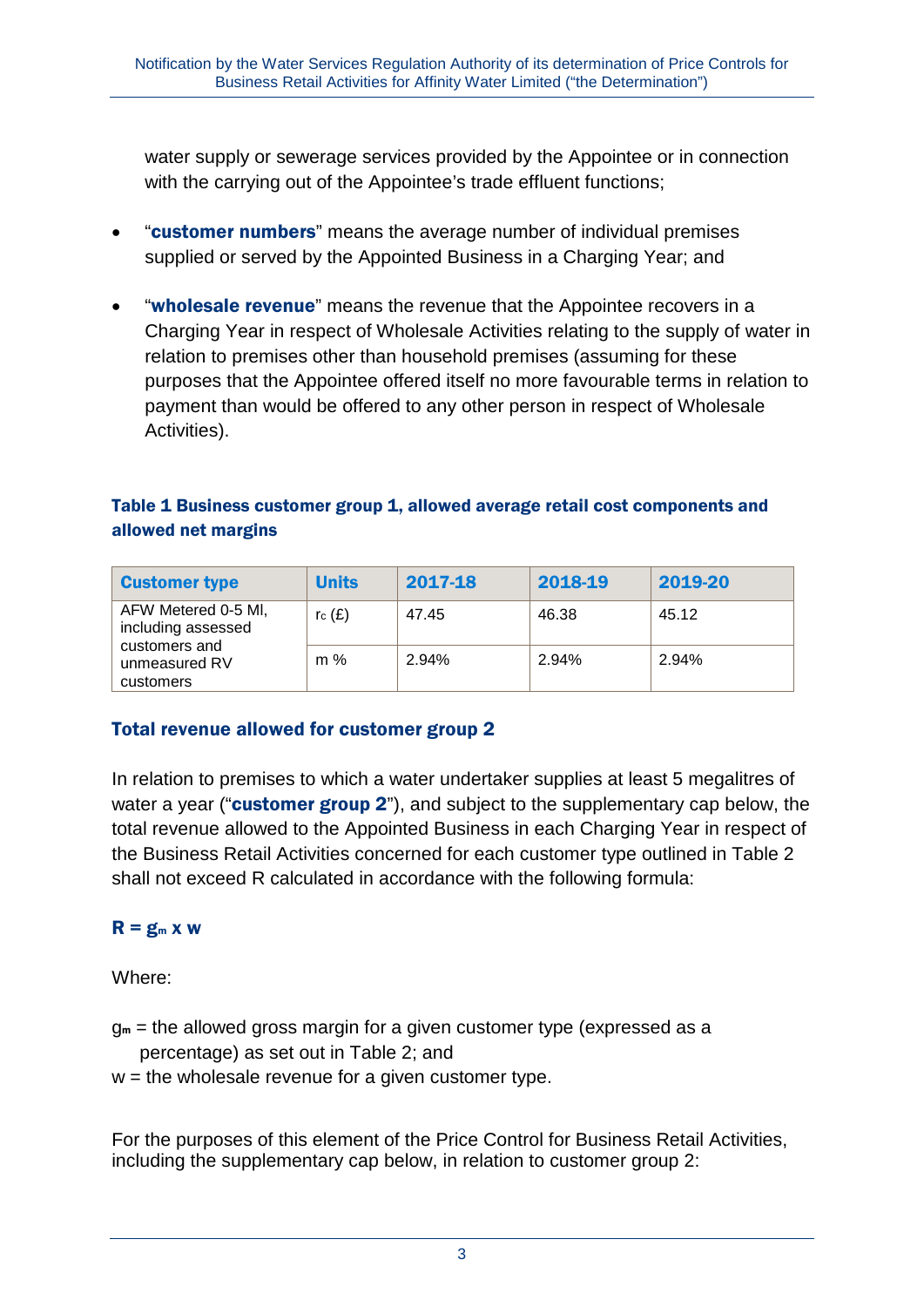- a "customer type" is a class of customers:
	- (i) described in Table 2 by reference to the volume of water (in megalitres ("MI")) supplied to their premises by a water undertaker; and
	- (ii) excluding premises where a customer freely chooses to pay different charges to those that they would otherwise be liable for.
- "wholesale revenue" means the revenue that the Appointee recovers in a Charging Year in respect of Wholesale Activities relating to the supply of water in relation to premises other than household premises (assuming for these purposes that the Appointee offered itself no more favourable terms in relation to payment than would be offered to any other person in respect of Wholesale Activities).

| Table 2 Business customer group 2 and allowed gross margins |  |  |
|-------------------------------------------------------------|--|--|
|                                                             |  |  |

| <b>Customer type</b>                                     | <b>Units</b>     | 2017-18 | 2018-19 | 2019-20 |
|----------------------------------------------------------|------------------|---------|---------|---------|
| Water supplies 5 to 50 MI $\vert$                        | $^{\prime}$ am % | 5.0%    | 5.0%    | $5.0\%$ |
| Water supplies 50 MI and $\mid$ g <sub>m</sub> %<br>over |                  | $3.3\%$ | $3.3\%$ | 3.3%    |

#### Supplementary cap for customer group 2

In each Charging Year, except in the circumstances set out below, the average retail revenue per customer allowed to the Appointed Business in respect of the Business Retail Activities concerned for customers within each Tariff Band in each customer type outlined in Table 2 shall not increase (compared to the average retail revenue allowed to the Appointed Business in respect of the Business Retail Activities concerned in the Prior Year for customers within each Tariff Band in that customer type) by an amount greater than an amount equal to 1% of the total revenue per customer for that customer type.

The supplementary cap does not apply to the 2017-18 Charging Year if it would prevent the Appointee from recovering the retail cost per customer (£s) and the net margin set out in worksheet R4a PR16 for that Charging Year for one or more Tariff Bands within a customer type. In that case, the Appointee may not recover more than the Retail cost per customer (£s) and the Net margin for each Tariff Band in that customer type set out in worksheet R4a PR16 for the 2017-18 Charging Year. For the purposes of this supplementary cap, "worksheet R4a PR16" means the